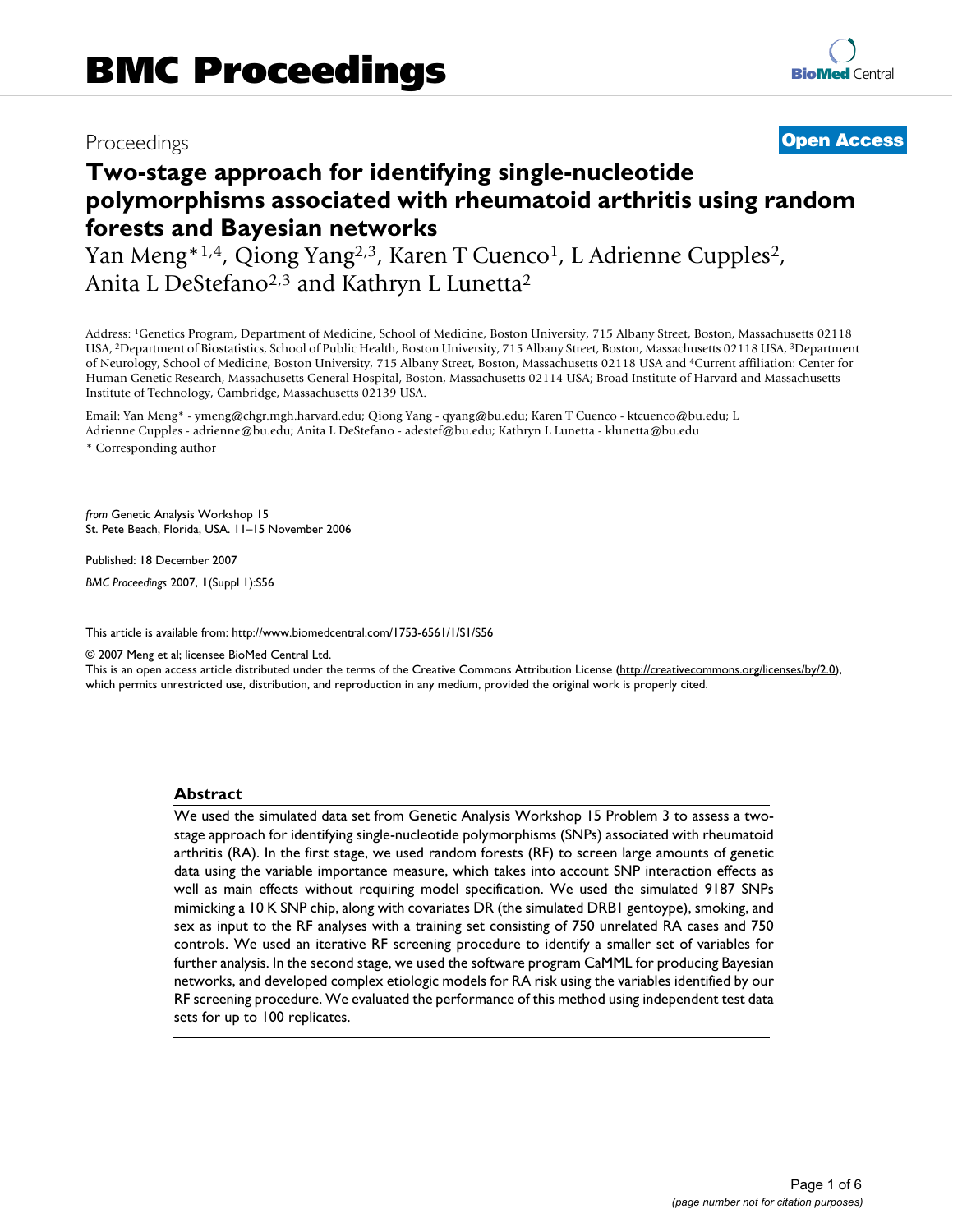# **Background**

It is commonly believed that complex diseases are caused not by single genes acting alone, but by multiple genes and non-genetic factors interacting with one another. Due to the large number of single-nucleotide polymorphisms (SNPs) now available in genome-wide scans, the computational burden of testing each locus for main effects and all possible two-way, three-way, and higher-order interactions is overwhelming. One approach to reducing the number of interactions to examine is to perform a twostage analysis. In the first stage, one identifies a subset of SNPs for further analysis of interaction in the second stage. Often, a univariate test (e.g., a chi-square test) is used to identify SNPs associated with outcome in the first stage. When risk-associated SNPs have small marginal effects but large interaction effects in the population, univariate methods will result in low power for detecting these SNPs. "Multi-locus" approaches consider interactions of multiple genes and environmental factors in identifying susceptibility loci for complex diseases [1]. Random Forests (RFs) [2] provide a powerful method for detecting interacting risk susceptibility SNPs (rSNPs) [3]. However, this method does not provide a model that delineates the interactions.

Bayesian networks (or directed graphical models) are graphs in which the nodes represent random variables and the arrows represent dependence relationships [4]. These methods have been successfully applied to generate a model describing the relationship among SNPs in multiple candidate genes for a complex trait [5].

# **Methods**

We used the 100 replicates of simulated data in Problem 3 provided by the Genetic Analysis Workshop 15 (GAW15). We performed analyses with knowledge of the "real" answers but screened all of the 9187 SNPs, distributed on the genome to mimic a 10 K SNP chip without regard to the generating model. We used disease status for rheumatoid arthritis (RA) as the outcome and smoking, sex and DR genotype (the simulated DRB1 genotype) as covariates.

# *Subjects*

To obtain biologically independent cases, for each replicate we randomly selected one affected sibling from each of 1500 nuclear families. These 1500 cases were then divided at random into a training data set of 750 affected subjects and a test data set of 750 cases. The GAW data provided 2000 unrelated unaffected individuals for use as controls. Two independent sets of 750 controls were selected at random from the 2000 for use as training data set and test data set controls. Thus, for each replicate we had independent training and test data sets consisting of 750 cases and 750 controls.

#### *Random Forests*

RFs grow a large number of classification or regression trees with no trimming or pruning. The RF method produces an importance score for each variable that quantifies the relative contribution of that variable to the prediction accuracy. We used this score to prioritize the predictor variables. The RF also produces prediction errors for the individuals, which we used for evaluation of the method.

We used Random Forests version 5 [6] to analyze the training data. We used an iterative process similar to a strategy previously proposed for gene expression analysis [7] in which, at each iteration, we built a random forest using the training data, and saved the 50% of variables with the highest importance scores to build the next forest. The random forests built at each iteration were named  $IT_0$ ,  $IT_1$ ,...,  $IT_n$ , and the prediction errors of the training data set were estimated for the forest built at each iteration. We call the forest with the best prediction error IT*bp*. The variables included in  $IT<sub>bn</sub>$  were then used in secondstage analysis. We compared the performance of the iterative procedure that resulted in the forest  $IT<sub>hpr</sub>$  in terms of keeping the true risk variables and removing noise variables, to a simple procedure of selecting the top 50 ranked variables by importance from iteration 0, in the test data sets. Specifically, we compared the prediction error of the  $IT_{ba}$  forest, the  $IT_0$  forest (all variables used; no selection), and a forest built using only the top 50 SNPs from the  $IT_0$ forest (" $IT<sub>top50</sub>$ "). Because the iterative procedure averaged 53 SNPs in the final forest, we chose 50 SNPs from  $IT_0$  to yield a forest with approximately the same number of SNPs. We computed prediction error using the test data ("test"), and using the out-of-bag observations of the training data set ("training").

## *Network inference*

Bayesian networks (BN) are directed acyclic graphs for representing the joint probability distribution of all variables. A network for discrete variables, e.g., Figure 1, is specified by the graph structure (nodes and arcs) and the conditional probability table (CPT) at each node (node chr6\_162 is shown). Each node is a variable, and each directed arc implies association and direction of dependency between the two variables. The origin node of an arc is usually called the parental node, and nodes that an arc points to are called child nodes. A child node is conditionally independent of other nodes given its parental nodes. Thus, the joint probability of *n* variables can be simplified

to 
$$
P(x_1, x_2,...,x_n) = \prod_{i=1}^{n} P(x_i | x_{i1}, x_{i2},...,x_{ik_i})
$$
, where  $x_{i1}$ ,

 $x_{i2},..., x_{ik}$  in the condition are the parental nodes of  $x_i$  and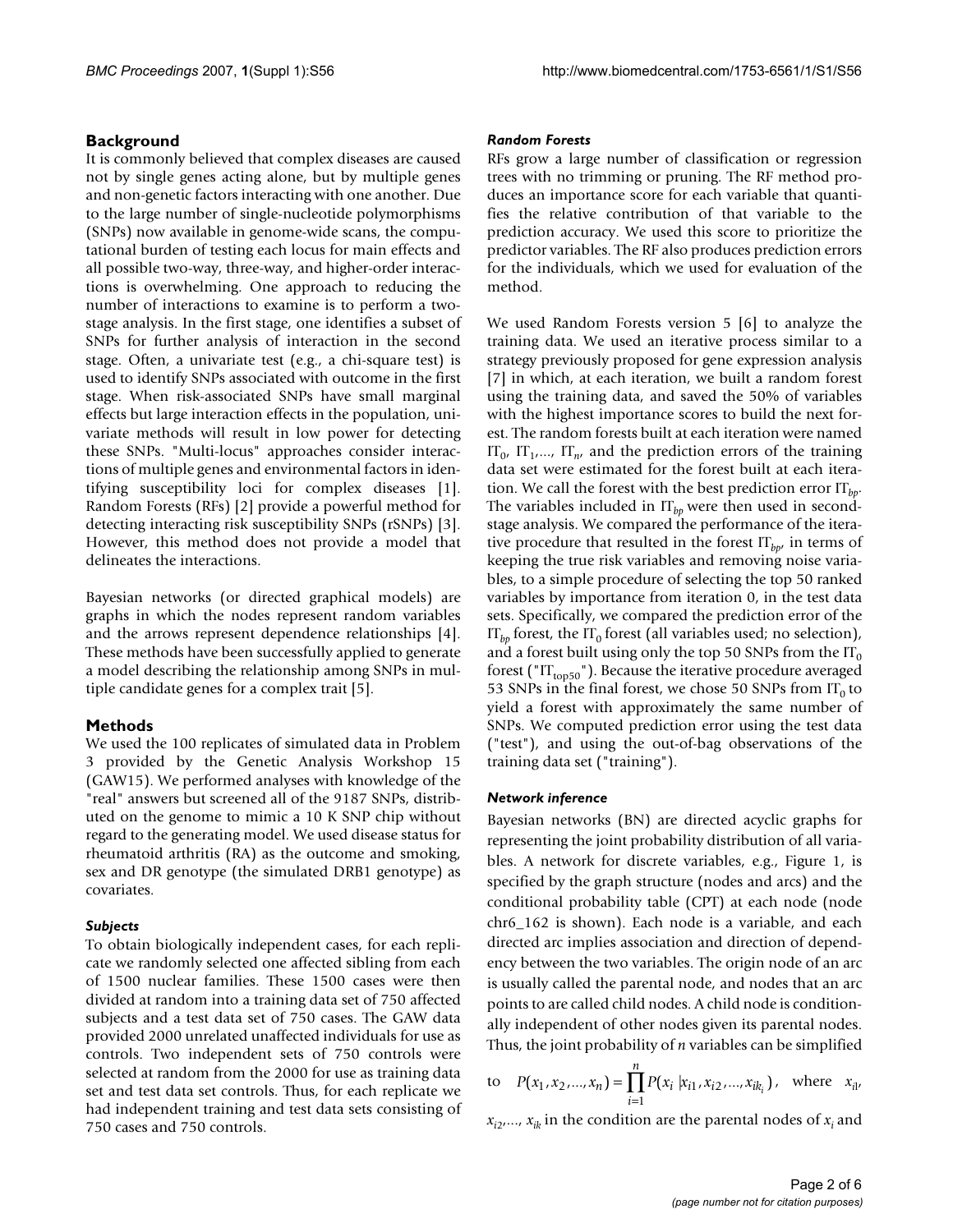

The conditional probability table for node chr6\_162

| <b>RA Status</b> | Chr6_162 |  |  |
|------------------|----------|--|--|
|                  |          |  |  |
| No               | 98       |  |  |
| Yes              | 39       |  |  |

**Figure 1** Bayesian network based on variables of  $IT_{b}$  for Replicate 1.

a subset of  $x_1$ ,  $x_2$ ,  $x_{i-1}$ ,  $x_{i+1}$ ,  $x_n$ . BN models are useful for describing complex relationships among variables, as well as for making predictions for variables that are regarded as outcomes.

CaMML [8], Causal Minimum Message Length (MML), is a program for generating Bayesian networks. The general goal is to find a model that maximizes the posterior probability of that model given the data. CaMML searches over all possible structures (models) using the Metropolis algorithm. It uses MML as a metric that includes a penalty on model complexity to control the resampling process. We evaluated the performance of CaMML on a set of variables used in the  $IT_{bn}$  forest described above. We used the test data set to predict case status and estimate prediction error.

# **Results**

We identified the best surrogates for all risk loci (A-G) as the SNPs with the highest linkage disequilibrium (LD) (*r*2) with risk loci from the answer files given with the GAW15 data (Table 1). For locus C, three SNPs had *r*<sup>2</sup>≥ 0.2; for locus D, two SNPs had *r*<sup>2</sup>≥ 0.2. When analyzing the results, we considered these SNPs true positives, in that they are the best proxies for the true risk loci that were not genotyped.

# *Risk variables identified by RF*

We compared  $IT_{bp}$  and  $IT_0$  top 50 for choosing a set of variables by comparing how often the best surrogates for loci A-G appeared in the variable set. DR and the best surrogates for C, D, and F were included in 94 and 98 out of 100 replicates for the IT*bp* forest and the top 50 variables for  $IT_0$  forest, respectively. The average number of variables included in the IT*bp* forest was 53 (range 8–287). The IT*bp* forest occurred, on average, at iteration 7.64 (range 5– 10).

# *Estimate of prediction error*

As seen in Table 2, the mean and median prediction error for the training data sets is smaller than that for the test data sets for the  $IT_{bp}$  and  $IT_{top50}$  methods (median differences -2.77, -0.93, *p* < 0.0001), which may indicate overfitting. The  $IT_0$  forest gives similar prediction error for test and training data.

For the training data sets, the mean prediction error for the  $IT_{bb}$  forests is smaller than that for the  $IT_0$  forests; the  $IT<sub>top50</sub>$  forests fall in between (Table 3). For the test data sets, although both  $IT_{top50}$  and  $IT_{bp}$  outperform  $IT_{0}$ , the  $IT_{bp}$ has larger prediction error than  $IT_{top50}$  (difference in median =  $0.43$ ,  $p < 0.0001$ ), which might be due to overfitting for the iterative method.

## *Network inference*

We used CaMML to analyze the variables selected from IT*bp* for Replicates 1 to 50. Due to computational limits, if more than 50 variables were selected by  $IT<sub>bn</sub>$ , only the top 50 variables were used for second-stage analysis. With the maximum number of variables restricted to 50, the average number of variables used in CaMML across the 50 replicates was 40. In the estimated BNs, an average of 11 variables were connected to RA status directly or indirectly through other variables in a path of a network that included RA status. The average prediction error using the test data was 12.4% (Table 2), which is smaller than that of IT*bp* (Table 4). An example BN with the conditional probability table (CPT) for node chr6\_162, using Replicate 1 is displayed in Figure 1. In this BN, all SNPs included in the analysis with  $r^2 > 0.3$  with one of the disease loci (Table 1) were connected directly or indirectly to RA. Many SNPs on chromosome 6 were interconnected due to LD between these markers. The CPT for node chr6\_162 showed 5.5-fold increased risk of RA for carrying allele 3 versus allele 2.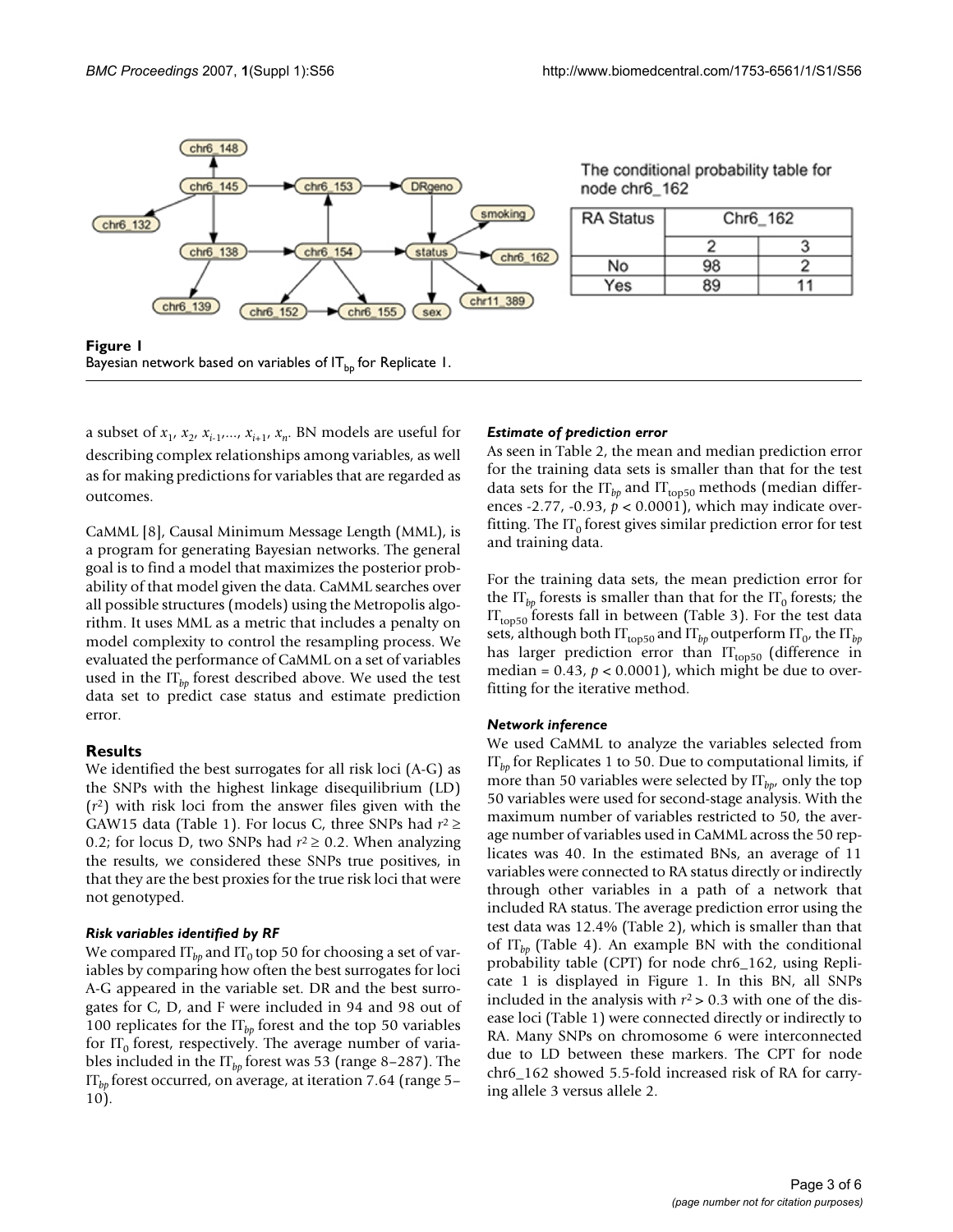| Variables                | Disease locus | $R2$ with disease locus | IT <sub>bp</sub> 100 replicates | $IT_{bp}$ Replicate $1-50$ | CaMML Replicate 1-50 |
|--------------------------|---------------|-------------------------|---------------------------------|----------------------------|----------------------|
| DR genotype <sup>a</sup> | <b>NA</b>     | <b>NA</b>               | 100%                            | 100%                       | 100%                 |
| Sex                      | <b>NA</b>     | <b>NA</b>               | 100%                            | 100%                       | 100%                 |
| <b>Smoking</b>           | <b>NA</b>     | <b>NA</b>               | 96%                             | 96%                        | 96%                  |
| chr 6_154                | C             | 0.958                   | 100%                            | 100%                       | 100%                 |
| chr 6_153                | C             | 0.563                   | 100%                            | 100%                       | 100%                 |
| chr 6_152                | $\mathbf c$   | 0.418                   | 100%                            | 100%                       | 100%                 |
| chr 6_155                | $\mathsf C$   | 0.104                   | 97%                             | 98%                        | 98%                  |
| chr 6_150                | $\mathsf C$   | 0.027                   | 13%                             | 8%                         | 4%                   |
| chr 6_149                | $\mathsf C$   | 0.014                   | 6%                              | 8%                         | 4%                   |
| chr 6_139                | $\mathsf{C}$  | 0.009                   | 18%                             | 20%                        | 10%                  |
| chr 6_138                | $\mathsf C$   | 0.009                   | 17%                             | 18%                        | 10%                  |
| chr 6_140                | $\mathsf C$   | 0.007                   | 1%                              | 2%                         | 2%                   |
| chr 6_134                | $\mathsf C$   | 0.007                   | 4%                              | 4%                         | 4%                   |
| chr 6_137                | $\mathsf C$   | 0.006                   | 2%                              | 2%                         | 2%                   |
| chr 6_130                | $\mathsf C$   | 0.006                   | 8%                              | 6%                         | 2%                   |
| chr 6_148                | $\mathsf C$   | 0.005                   | 9%                              | 8%                         | 4%                   |
| chr 6_147                | $\mathsf C$   | 0.004                   | 9%                              | 10%                        | 8%                   |
| chr 6_135                | $\mathsf C$   | 0.002                   | 3%                              | 6%                         | 2%                   |
| chr 6_145                | $\mathsf C$   | 0.001                   | 35%                             | 32%                        | 24%                  |
| chr 6_132                | $\mathsf C$   | 0.0                     | 7%                              | $6\%$                      | 6%                   |
| chr 6_162                | D             | 0.902                   | 100%                            | 100%                       | 100%                 |
| chr 6_160                | D             | 0.273                   | 67%                             | 68%                        | 66%                  |
| chr 6_156                | D             | 0.001                   | 11%                             | 14%                        | 2%                   |
| chr 11_387               | F             | 0.135                   | 5%                              | 6%                         | 6%                   |
| chr 11_388               | F             | 0.064                   | 5%                              | 4%                         | 4%                   |
| chr 11_389               | F             | 0.934                   | 98%                             | 100%                       | 100%                 |
| chr 11_391               | F             | 0.031                   | 1%                              | 2%                         | 2%                   |
| chr 16_29                | A             | 0.001                   | 1%                              | 0%                         | 0%                   |
| chr 18_269               | E             | 0.171                   | 51%                             | 48%                        | 10%                  |
| chr 8_442                | В             | 0.001                   | 0%                              | 0%                         | 0%                   |
| chr 9_186                | G             | 0.021                   | 0%                              | 0%                         | 0%                   |
| chr 9_189                | Н             | 0.014                   | 0%                              | 0%                         | 0%                   |

#### Table 1: Power estimate of IT<sub>bp</sub> and CaMML

aSurrogates and covariates are in bold.

Table 1 displays the frequency of variables appearing in the network for Replicates 1–50. We have 100% power to detect SNP6\_152, SNP6\_153, SNP6\_154 (surrogates for locus C), SNP6\_162 (surrogate for locus D), and SNP11\_389 (surrogate for locus F), all of which have strong LD ( $r^2 \ge 0.418$ ) with disease loci. We have lower power (66%) to detect SNP6\_160, a surrogate for D that is in lower LD  $(r^2 = 0.273)$ . Despite its low LD with locus C ( $r^2$  = 0.104), the power to detect SNP6\_155 is 98%. This may be due to the very strong effect of locus C. Importantly, CaMML identified all covariates (DR, sex, and smoking) and almost all surrogates in LD with disease loci (with exception of SNP6\_160, which was not detected by

| Table 2: Prediction error for random forest analyses |  |  |
|------------------------------------------------------|--|--|
|                                                      |  |  |

|                      | $IT_{bp}$              |       |                       | $IT_{top50}$ |          |       |            |
|----------------------|------------------------|-------|-----------------------|--------------|----------|-------|------------|
| <b>Statistics</b>    | Training               | Test  | Training              | Test         | Training | Test  | CaMML Test |
| Mean                 | 11.28                  | 14.05 | 12.73                 | 13.60        | 14.60    | 14.73 | 12.42      |
| SD                   | 0.83                   | 0.90  | 0.95                  | 0.85         | 0.96     | 0.91  | 0.97       |
| Min                  | 9.80                   | 12.20 | 10.93                 | 11.60        | 12.27    | 12.20 | 10.35      |
| Max                  | 14.73                  | 16.87 | 16.00                 | 15.47        | 18.00    | 16.53 | 16.00      |
| p-Value <sup>a</sup> | $5.26 \times 10^{-18}$ |       | $1.35 \times 10^{-9}$ |              | 0.25     |       |            |
| Difference in median | $-2.77$                |       | $-0.93$               |              | $-0.17$  |       |            |

ap-Value of the paired Wilcoxon rank test comparing training and test data prediction error.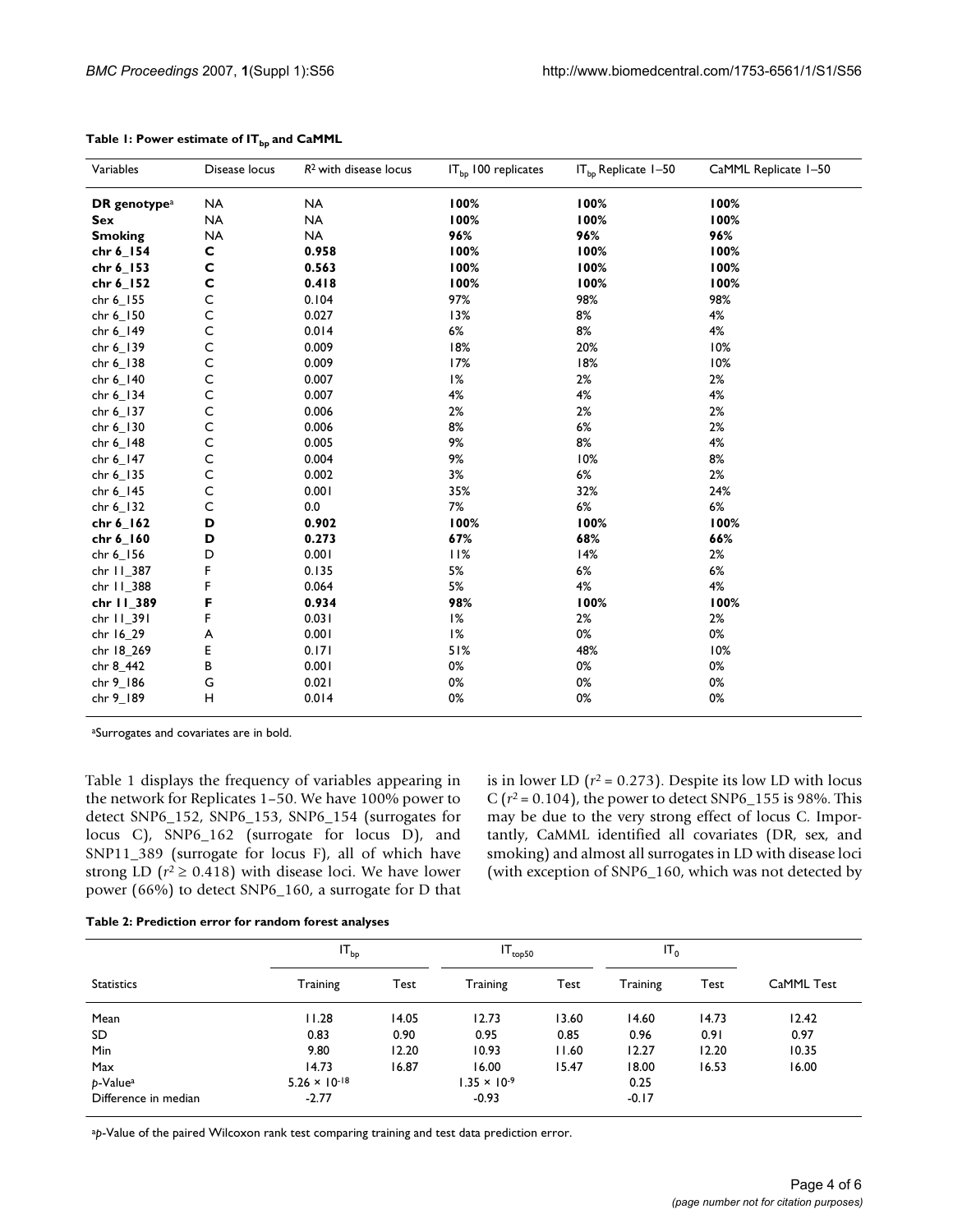|                                 |                        | Training data        | Test data              |                      |  |
|---------------------------------|------------------------|----------------------|------------------------|----------------------|--|
| Comparison of prediction errors | b-Value                | Difference in median | b-Value                | Difference in median |  |
| $IT_{bp}$ vs. $IT_{top50}$      | $3.94 \times 10^{-18}$ | $-1.40$              | $9.09 \times 10^{-10}$ | 0.43                 |  |
| $IT_{bp}$ vs. $IT_0$            | $3.95 \times 10^{-18}$ | $-3.33$              | $2.57 \times 10^{-12}$ | $-0.73$              |  |
| $IT_{top50}$ vs. $IT_0$         | $3.94 \times 10^{-18}$ | $-1.87$              | $1.20 \times 10^{-17}$ | $-2.10$              |  |

CaMML in one replicate) as part of the RA network from variables selected from IT*bp*.

# **Discussion**

Using the simulated data from Problem 3, we assessed a two-stage approach for identifying SNPs associated with RA that employs random forests to identify important variables, and Bayesian networks to further filter out noise SNPs by reducing prediction error. The random forest analysis reduced the number of variables for further Bayesian network analyses from 9190 to about 53. This screening strategy successfully filtered out many SNPs unassociated with the disease loci, while keeping the surrogates for risk SNPs for four out of nine of these loci (DR, C, D, and F) in 94 of 100 replicates. Although IT<sub>bp</sub> seems to give lower prediction error than  $IT_{top50}$  in training data sets,  $IT<sub>top50</sub>$  gives lower prediction error than  $IT<sub>bp</sub>$  in test data sets. Therefore, the strategy of building a second forest using the top 50 SNPs from a first forest may be a better variable selection method overall. However, the effects of these loci in this data set are very strong, and it is not clear that this result will generalize to data weaker association signals. Further, it is not clear how to choose the number of variables to select if one uses the simpler procedure. Additional simulation studies are needed to determine how to generalize our results to less ideal circumstances. The fact that the difference in the median of prediction errors for training and test data sets are large for  $IT<sub>hn</sub>$  suggests overfitting; however, because we removed a large (50%) proportion of "noise" in this first stage,  $\Pi_{b}$  is not expected to be the optimal RF with the lowest prediction error. It is possible to remove one noise variable at a time; however, it is not practical in the context of thousands of variables. We expected the BN analysis to further reduce

**Table 4: Paired Wilcoxon rank test of prediction errors from three RFs and CaMML using test data and Replicates 1–50**

|                                 | Test data             |                      |  |
|---------------------------------|-----------------------|----------------------|--|
| Comparison of prediction errors | b-Value               | Difference in median |  |
| CaMML vs. $IT_{bn}$             | $1.10 \times 10^{-8}$ | $-1.52$              |  |
| CaMML vs. $IT_{\text{top50}}$   | $1.04 \times 10^{-6}$ | $-1.13$              |  |
| CaMML vs. $IT_0$                | $2.16 \times 10^{-9}$ | $-2.32$              |  |

the number of noise SNPs and provide some guidance as to important interaction effects.

Bayesian network analysis based on a subset of the variables ( $\leq$  50) selected from  $\Pi_{bp}$  captured most of the true loci and the correct dependencies among them and further decreased the test set prediction error. The network model provides a method for predicting case status and facilitates the understanding of complex relationships between the disease and genetic and environmental factors. The limitations of BN include the difficulty to discern the exact relationship between variables that are interconnected and the exponential increase in computation time with the number of variables. These make BN impractical for genome-wide scan of dense SNPs. However, BN results are at least useful to generate potentially biological meaningful hypotheses to be confirmed by further statistical analyses or/and biological experiments.

# **Competing interests**

The author(s) declare that they have no competing interests.

# **Acknowledgements**

This work was supported by grants from Fonds de la Recherche en Santé (YM), the National Institutes of Health (R01 AG09029 to YM, R01 AG017173 to KTC, R01 NS36711-04 to AD) and the National Heart, Lung and Blood Institute's Framingham Heart Study Contract N01-HC-25195 (QY). It utilized the Boston University Linux Cluster for Genetic Analysis (LinGA), which is funded by the NIH National Center for Research Resources Shared Instrumentation grant (S10 RR163736-01A1). The authors thank Lucas Hope and Rodney O'Donnell from the Faculty of Information Technology at Monash University, Australia for their assistance with the CaMML program.

This article has been published as part of *BMC Proceedings* Volume 1 Supplement 1, 2007: Genetic Analysis Workshop 15: Gene Expression Analysis and Approaches to Detecting Multiple Functional Loci. The full contents of the supplement are available online at [http://www.biomedcentral.com/](http://www.biomedcentral.com/1753-6561/1?issue=S1) [1753-6561/1?issue=S1.](http://www.biomedcentral.com/1753-6561/1?issue=S1)

#### **References**

- 1. Hoh J, Ott J: **[Mathematical multi-locus approaches to localiz](http://www.ncbi.nlm.nih.gov/entrez/query.fcgi?cmd=Retrieve&db=PubMed&dopt=Abstract&list_uids=12951571)[ing complex human trait genes.](http://www.ncbi.nlm.nih.gov/entrez/query.fcgi?cmd=Retrieve&db=PubMed&dopt=Abstract&list_uids=12951571)** *Nat Rev Genet* 2003, **4:**701-709.
- 2. Breiman L: **Random forests.** *Mach Learn* 2001, **45:**5-32.
- 3. Lunetta KL, Hayward LB, Segal J, Van Eerdewegh P: **[Screening](http://www.ncbi.nlm.nih.gov/entrez/query.fcgi?cmd=Retrieve&db=PubMed&dopt=Abstract&list_uids=15588316) [large-scale association study data: exploiting interactions](http://www.ncbi.nlm.nih.gov/entrez/query.fcgi?cmd=Retrieve&db=PubMed&dopt=Abstract&list_uids=15588316) [using random forests.](http://www.ncbi.nlm.nih.gov/entrez/query.fcgi?cmd=Retrieve&db=PubMed&dopt=Abstract&list_uids=15588316)** *BMC Genet* 2004, **5:**32.